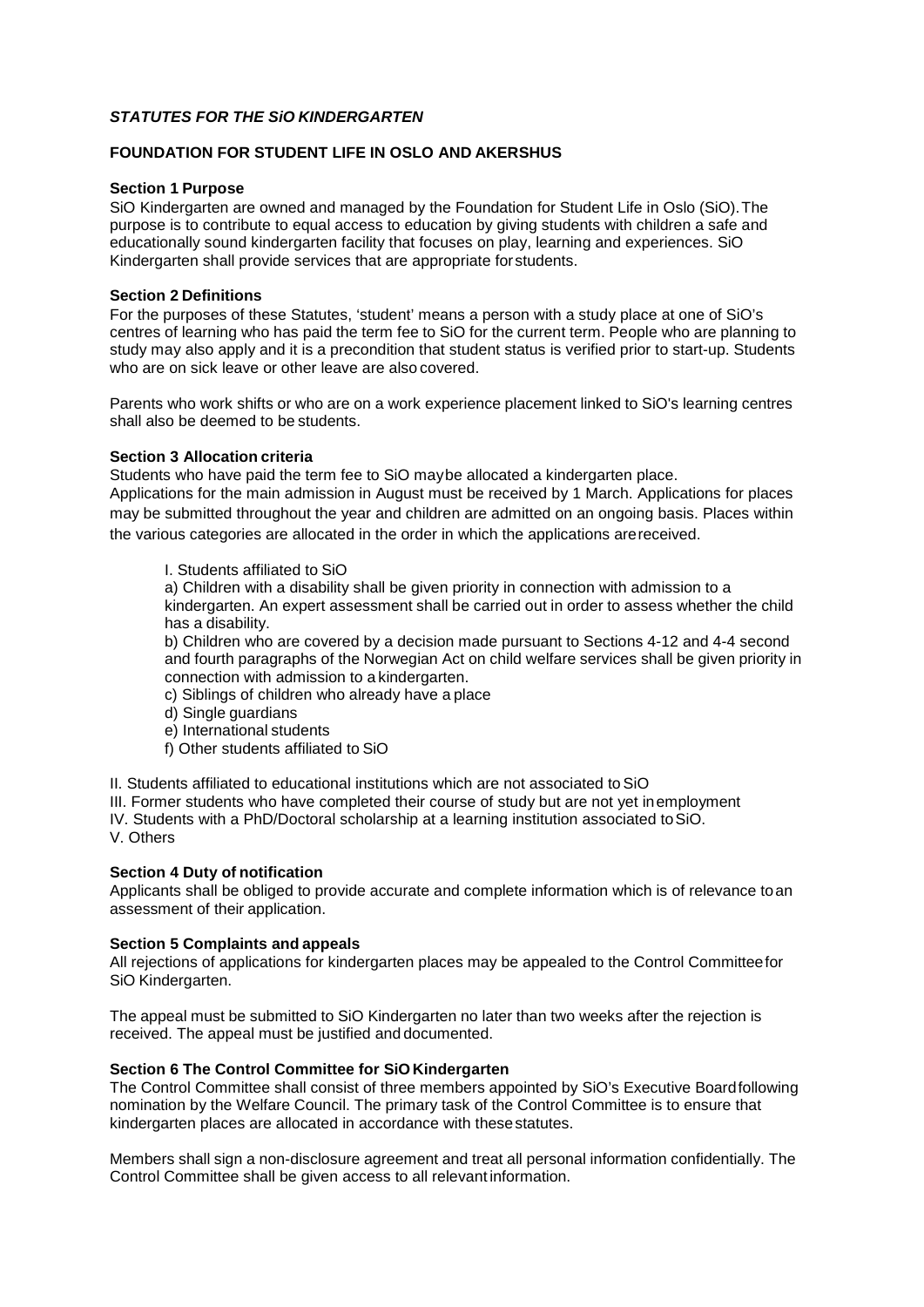## **Section 7 Contract**

Everyone who is allocated a place shall enter into a contract with SiO Kindergarten. A contract is established through acceptance of the offer received via an e-mail link. A contract shall be established for the entire planned period of study.

Children who have up to two years remaining before starting school shall retain their kindergarten place until they start school even if their parents are no longer students.

#### **Section 8 Determination of fees**

The Executive Board shall determine the fees for the kindergarten. The rate shall be calculated on the basis of the household's combined personal income in accordance with Chapter 12 of the Norwegian Tax Act.

'Household' means married persons, registered partners and cohabitingpartners.

'Cohabiting partners' means two unmarried persons over the age of 18 who live together andwho have lived together in a marriage-like relationship for at least one year or who have jointchildren.

If a guardian is separated or divorced and lives alone, the calculation shall be based on their income only.

In cases where the child lives with both parents in a fixed alternating arrangement, e.g. one week with each parent, the fee shall be determined on the basis of the income of the guardian who is registered in the National Registry at the same address as the child.

Student parents who pay the semester fee to SiO do not pay for meals

The rates may be revised with six weeks'notice.

## **Section 9 Documentation and change ofrates**

In connection with the allocation of places, parents must submit the application form andmost recent tax return by the fixed deadline.

If the application form and most recent tax return are submitted after the deadline, or if a change to income is submitted which may result in a lower rate, the change will become effective thefollowing month. If the change results in a higher rate, it will beretroactive.

Parents are obligated to notify SiO Kindergarten of any significant and lasting changes to income which may result in changes to the fee.

NB ! Everyone must re-apply every year from August to get reduced price!

It is not necessary to submit an application and documentation in the case of combined income greater than NOK 486 750. The highest fee will apply.

| From income NOK | To income NOK | Percent / amount      |
|-----------------|---------------|-----------------------|
|                 | 486<br>750    | 6 %                   |
| 486 750         |               | Maximum fee NOK 2 655 |

If you have more than one child in SiO Kindergarten and they are living at the same address youwill pay 70 % for the second child and 50 % for the third child (or morechildren).

An exemption from the Kindergarten fee for 20 hours per week applies for children who have their second to last and last year in the kindergarten, with a combined household income of 405 000 NOK.

#### **Section 10 Payment**

The payment deadline is 14 days after the invoice date. The annual payment shall be distributedover 11 months. July shall be payment-free.

Unutilised places must be paid for if the place is not relinquished and the period of notice has not expired. No payment exemption shall be granted for illness, travel or similar.

In the case of admission during the period 1st – 15th of a month, full price shall be paid for themonth concerned. In the case of admission from the 16th, half price shall be paid for this month.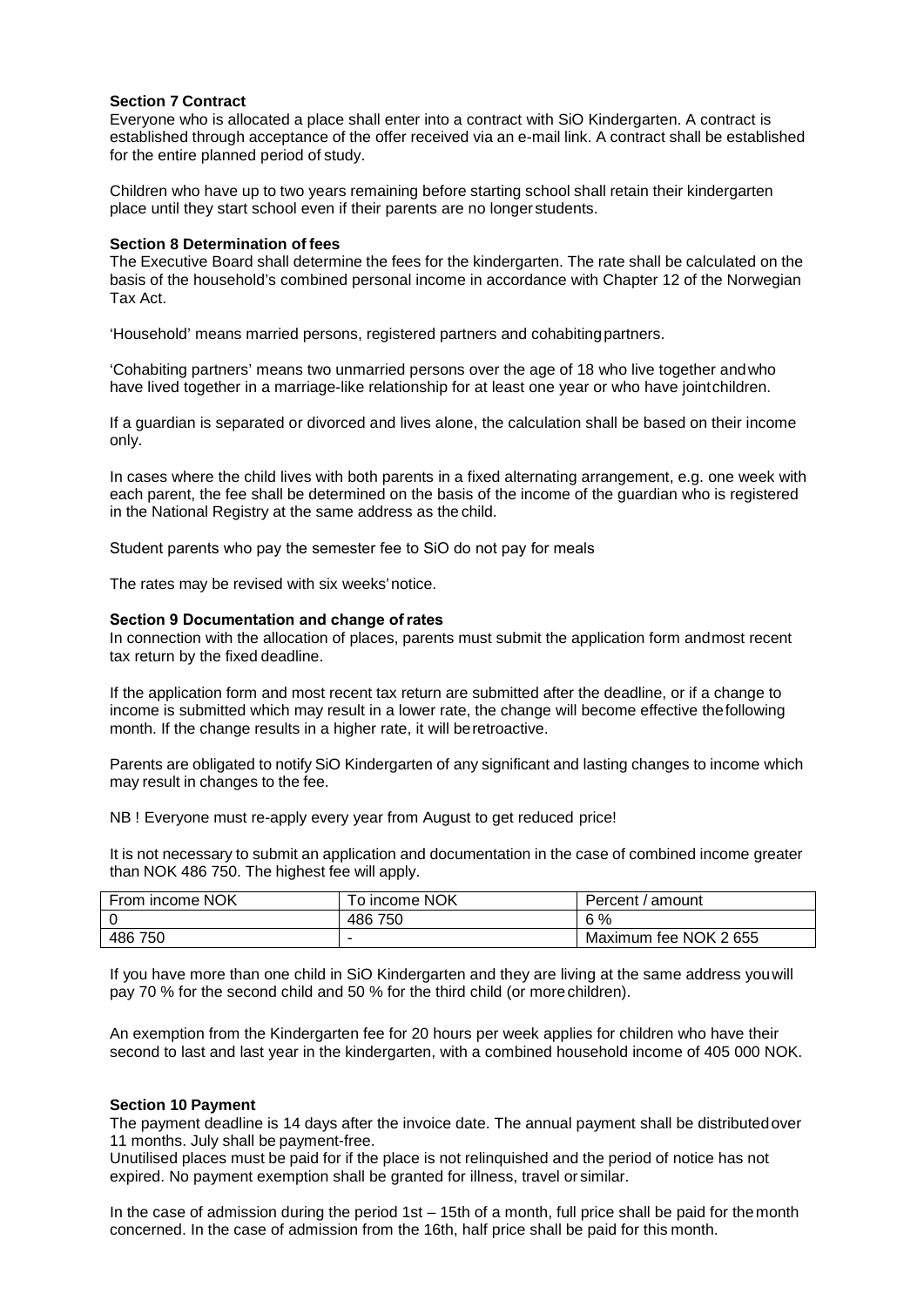In the event of late payment, interest shall accrue pursuant to the Act No. 100 of 17 December 1976 on interest on late payments. A reminder fee may be charged for reminders sent no earlier than 14 days after the claim has fallen due for payment.

Non-payment may result in forfeiture of theplace.

A subsistence fee shall be paid for children who are not children of students affiliated toSiO.

#### **Section 11 Termination**

Kindergarten places may be terminated with at least two months' notice before the 1st or 15th of a month.

Notice of termination may be given via "My Page" o[nwww.sio.no.](http://www.sio.no/)

## **Section 12 Opening times**

Opening times are from 07.30 to 17.00 on all working days.

SiO Kindergarten is closed in July, but places on the summer kindergarten maybe offered upon application.

SiO Kindergarten has up to five planning days per year. SiO Kindergarten is closed on thesedays. Planning days shall be announced well in advance.

## **Section 13 Parents Committee and CollaborationCommittee**

The Parents Committee consists of the parents/guardians of all the children at the kindergarten and, together with the Collaboration Committee, has the purpose of promoting the common interests of parents and helping to ensure that the collaboration between the kindergarten and the parents group creates a good kindergarten environment. The Parents Committee elects parent representatives to the Collaboration Committee. In connection with voting in the Parents Committee, one vote is given for each child. Decisions are taken by general majority.

The Collaboration Committee consists of parents/guardians and employees of the kindergarten, so that each group is represented equally. The Collaboration Committee shall act as an advisory, contactcreating and coordinating body. The representatives may provide advice and input and organise voluntary events, thematic evenings and other events which can promote contact between the families and the kindergarten. There shall be no fewer than two and no more than four representatives from each of the parent/employee groups. There shall also be a manager, who has no voting rights and acts as the Committee's secretary. The Parents Committee and Collaboration Committee shall be briefed concerning, and have the right to express its views on, matters that are of importance to the circumstances of parents in relation to the kindergarten. The Collaboration Committee shall adopt an annual plan for the educational activity.

#### **Section 14 Value plan and annual plan**

SiO Kindergarten shall have a common value plan and an annual plan shall be prepared for each kindergarten. The value plan and annual plan are the overarching educational management tools and set out the framework for the activity.

#### **Section 15 Minimum area per child**

Each child shall have a minimum of approx. 4 square metres for play and other activities while atthe kindergarten.

#### **Section 16 Non-disclosure agreement**

The rules concerning non-disclosure in Sections 13 to 13f of the Public Administration Act shall apply correspondingly.

## **Section 17 Criminal records certificate**

Employees of SiO Kindergarten shall present a criminal records certificate.